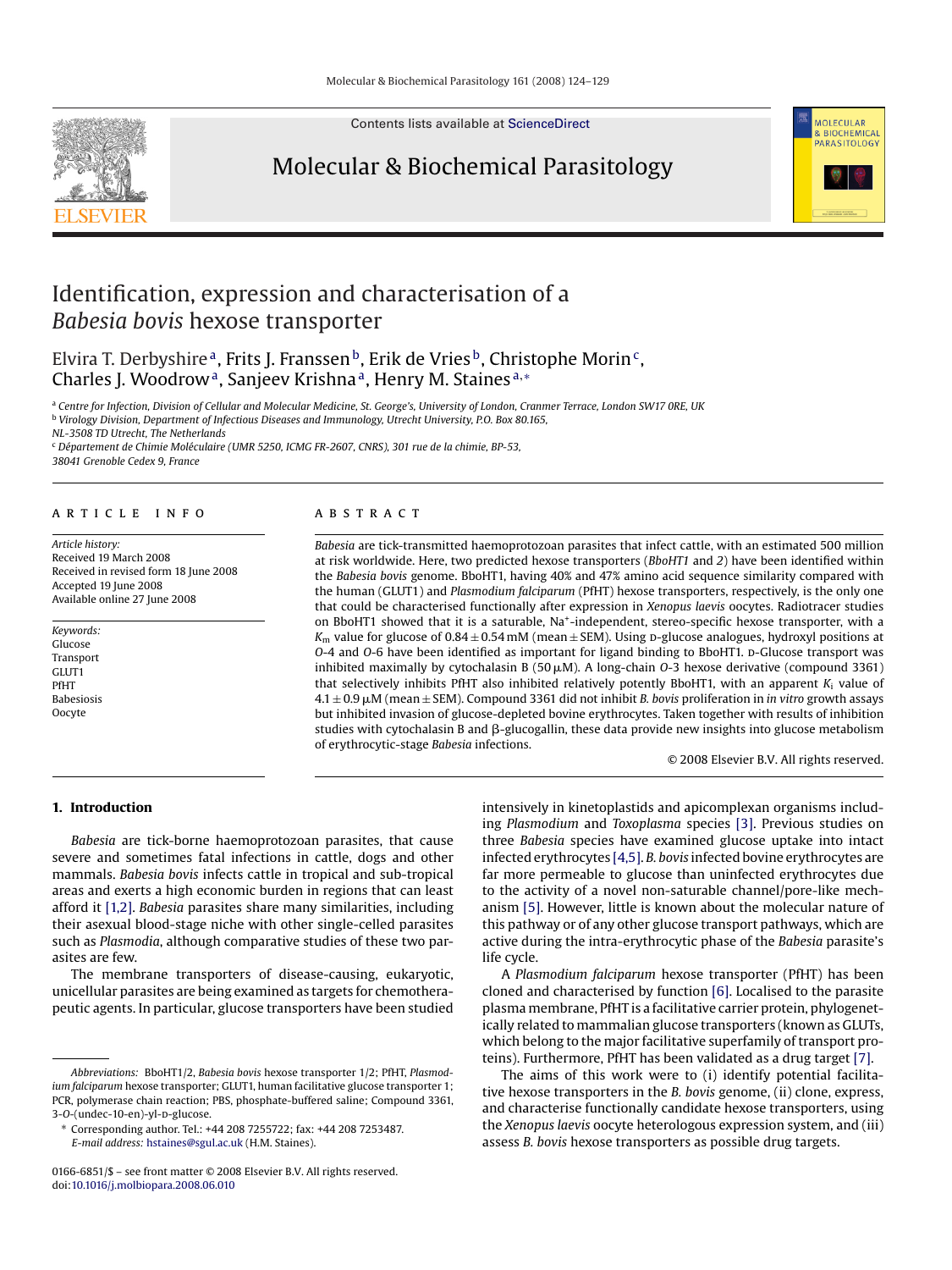#### <span id="page-1-0"></span>**2. Materials and methods**

#### *2.1. Materials*

Cytochalasin B, phloridzin, phloretin, and glucose analogues were obtained from Sigma–Aldrich (Dorset, UK). 3-*O*-(undec-10-en)-yl-p-glucose (compound 3361) and  $\beta$ -glucogallin were prepared, as described previously [\[8,9\].](#page-5-0) Radioisotopes  $(1^4C)$ pglucose and  $[14C]$ p-fructose) were obtained from Amersham (Bucks, UK). Inhibitors were added to cell suspensions as stock solutions in dimethyl sulphoxide.

# *2.2. Identification and cloning of Babesia hexose transporter sequences*

Sequence data for *B. bovis* and *B. bigemina* were obtained from two sources: the *Babesia bovis* Genome Sequencing Project at [http://www.vetmed.wsu.edu/research](http://www.vetmed.wsu.edu/research_vmp/babesia-bovis) vmp/babesia-bovis (Texas T2Bo strain) and The Wellcome Trust Sanger Institute at [http://www.sanger.ac.uk](http://www.sanger.ac.uk/) (*B. bovis* Israel strain and *B. bigemina* Australian isolate). The latter sequence data were produced by the *Babesia bovis* EST Sequencing Group and the *Babesia bigemina* Sequencing Group at the Sanger Institute and can be obtained from <ftp://ftp.sanger.ac.uk/pub/pathogens/babesia> and [ftp://ftp.](ftp://ftp.sanger.ac.uk/pub/pathogens/Babesia/bigemina) [sanger.ac.uk/pub/pathogens/Babesia/bigemina](ftp://ftp.sanger.ac.uk/pub/pathogens/Babesia/bigemina), respectively.

Using TBLASTN searches, two putative glucose transporter open reading frames (ORFs) were identified in the Texas strain genome (and partially identified in the Israel strain genome), on account of having significant homology with the published sequences for PfHT and GLUT1. These were termed *B. bovis* hexose transporter 1 (*BboHT1*; GeneBankTM accession number EU239929) and 2 (*BboHT2*; GeneBankTM accession number EU239930). For the Texas strain, the two ORFs were continuous, in the same orientation on chromosome 1 and separated by just over 1000 nucleotides.

Polymerase chain reactions (PCR) on genomic DNA from *B. bovis* Israel isolate (clonal line C61411), using AccuPrime *Taq* polymerase, was carried out with primers designed to introduce BglII restriction sites and a strong eukaryotic Kozak consensus sequence in front of the initiation codon (CACC*ATG*). Due to the incomplete sequence coverage of the Israel isolate, the Texas strain genome was used to generate primers when appropriate. Due to differences between the two genomes (see Section [4\),](#page-4-0) care was taken to ensure that the synthetic primer sequences designed, using the Texas genome, did not introduce sequences from the Texas strain into the PCR products (by sequencing PCR products that independently covered these regions) or, if they did, that any changes were synonymous.

The resulting products were subcloned into BglII sites in the oocyte expression vector pSP64-T, which contains 5 - and 3 untranslated *Xenopus laevis* β-globin sequences. The final product was verified by sequence analysis. Capped cRNA was then transcribed *in vitro* from Xba1 and EcoRI linearised *BboHT1* and *BboHT2* plasmids, respectively, using SP6 RNA polymerase (MEGAscript™ SP6, Ambion, Texas, USA) according to the manufacturer's protocol.

# *2.3. Expression in Xenopus oocytes and functional studies*

*X. laevis* oocytes were prepared and used in transport studies as previously described [\[10\].](#page-5-0) Briefly, oocytes were harvested and connective tissue removed with collagenase treatment (2 mg/ml) for 2 h, while shaking. Oocytes were maintained at  $18 °C$  in modified Barth's medium supplemented with  $10 \text{ mg/l}$ penicillin–streptomysin mix (Sigma–Aldrich, Dorset, UK). On the following day, stage V–VI oocytes were selected and microinjected with cRNA (20–40 ng in 30 nl of water) encoding *BboHT1/2* template or with a comparable amount of diethylpyrocarbonatetreated water. The oocytes were used for transport studies 48–72 h after cRNA injection.

Transport measurements were performed at room temperature, unless stated otherwise, on groups of 6–8 oocytes in Barth's medium containing, unless stated otherwise, either  $38 \mu M$  Dglucose (3  $\mu$ M radio-labelled and 35  $\mu$ M unlabelled) or 100  $\mu$ M Dfructose (2  $\mu$ M radio-labelled and 98  $\mu$ M unlabelled), and varying amounts of modulators, when required. After initial time-courses were performed (see Section 3), transport was measured over 10 min and corrected for uptake into paired, water-injected controls. The latter was performed to correct transport estimations for endogenous uptake, which can vary significantly between separate sets of oocytes (up to five-fold in the experiments reported here). All uptakes were linear for the times used in these assays and each result was confirmed by at least three independent experiments.

#### *2.4. B. bovis in vitro cultivation and invasion assays*

*B. bovis* (Israel strain, clonal line C61411 [\[11\]\)](#page-5-0) was cultured *in vitro* in bovine erythrocytes in 24-well plates (1.2 ml total volume) or in  $25 \text{ cm}^2$  bottles (15 ml volume) as described previously [\[12\].](#page-5-0) Cultures were grown in M199 medium supplemented with 40% adult bovine serum from a selected donor and 25 mM sodium bicarbonate at a packed cell volume of 5% at 37 ◦C, under an atmosphere of 5% CO2 in air. The parasitaemia of the *in vitro* culture was kept between 0.3% and 8% by dilution daily.

*B. bovis in vitro* invasion assays into normal and glucose-depleted bovine erythrocytes were performed, using free merozoites liberated from their host cells by electropulsing, as described previously [\[12\]. B](#page-5-0)ovine erythrocytes were depleted of glucose by two washes in 10 volumes of VyMs buffer (a special solution used to maintain bovine erythrocytes in good condition during storage [\[13\]\) w](#page-5-0)ithout glucose followed by 16 h of storage in VyMs without glucose. Prior to experimentation two additional washes were performed.

### **3. Results**

### *3.1. Sequence analysis*

Using sequence homology to PfHT, two putative *Babesia bovis* hexose transporter sequences (*BboHT1* and *BboHT2*) were identified and cloned from an Israeli isolate (see Section 2). *BboHT1* and *BboHT2* encode polypeptides of 472 and 587 amino acid residues, respectively, with estimated sizes of 51 and 63 kDa. BboHT1 has 40% and 47% amino acid sequence similarity compared with GLUT1 and PfHT, respectively; BboHT2 has 31% and 37%. A comparison of amino acid sequences between BboHT1 and BboHT2 determined 46% similarity.

As with other hexose transporters, both BboHT1 and BboHT2 are predicted to have 12 membrane spanning regions, using hydropathy plot analysis (with the SOSUI tool at bp.nuap.nagoyau.ac.jp/sosui). In order to look for residues of functional importance, predicted membrane-spanning sequences for BboHT1/2 and PfHT were aligned with those of GLUT1 and residues shown in mutagenesis experiments to be of significance in the GLUT1 exofacial binding site examined specifically [\[14\]. O](#page-5-0)f the 37 GLUT1 residues identified in this way, 13 were identical to aligned residues in PfHT, 10 were identical to aligned residues in BboHT1, and 9 were identical to aligned residues in BboHT2. An alignment of transmembrane helices V and VII is shown as an example [\(Fig. 1\).](#page-2-0)

# *3.2. Transport kinetics*

Radiotracer assays, using the *Xenopus laevis* oocyte heterologous expression system, were performed to assess if either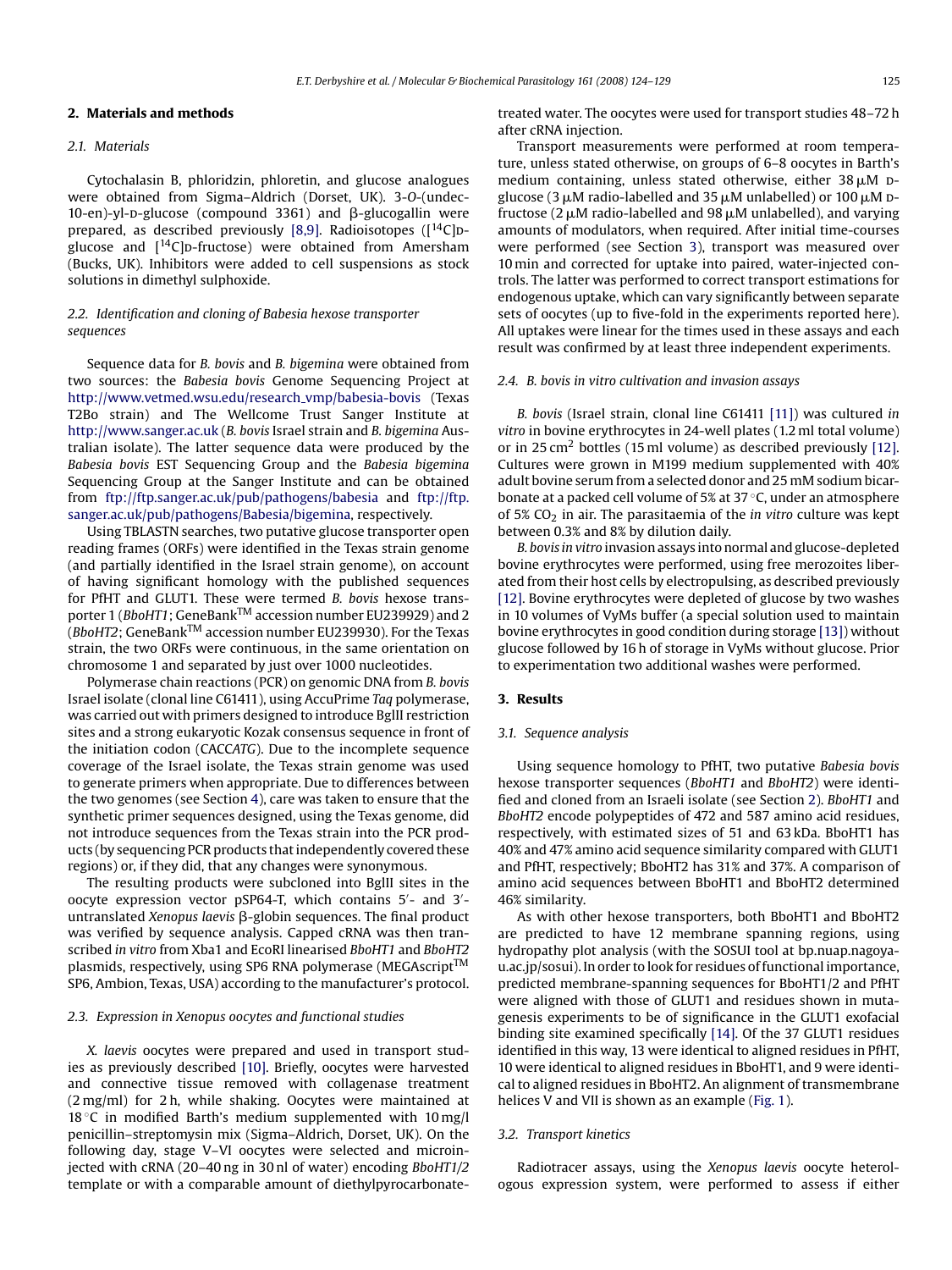# <span id="page-2-0"></span>**Helix V**

| GLUT1                  | 156               | L           | G           | т            | L                   | н           | $\circ$                          | Ŀ           | G           | п                       | $\overline{V}$          | V                                 | G                      | I.           | L           | Ι                      | A      | $\circ$                        | V                                | F              | G                                 | L            | 176               |
|------------------------|-------------------|-------------|-------------|--------------|---------------------|-------------|----------------------------------|-------------|-------------|-------------------------|-------------------------|-----------------------------------|------------------------|--------------|-------------|------------------------|--------|--------------------------------|----------------------------------|----------------|-----------------------------------|--------------|-------------------|
| PfHT<br>BbHT1<br>BbHT2 | 164<br>142<br>141 | Y<br>F<br>F | G<br>G<br>G | V<br>Α       | M<br>V<br>Ŀ         | н<br>Υ<br>Υ | Q<br>$\mathbf{P}$<br>$\mathbf S$ | L<br>Ŀ<br>V | F<br>F<br>F | I<br>T.<br>$\mathbf{V}$ | T<br>$\mathcal{C}$<br>T | F<br>Ι<br>F                       | G<br>G<br>G            | $\circ$<br>E | F<br>F<br>Μ | V<br>L<br>$\mathbb{A}$ | A<br>M | $\mathbf{V}$<br>$\overline{V}$ | М<br>Α<br>М                      | L<br>W<br>F    | G<br>$\circ$<br>$\circ$           | L<br>Ŀ<br>L  | 184<br>162<br>161 |
| <b>Helix VII</b>       |                   |             |             |              |                     |             |                                  |             |             |                         |                         |                                   |                        |              |             |                        |        |                                |                                  |                |                                   |              |                   |
| GLUT1                  | 272               | Ι.          | L           | $\mathbf{I}$ | $\mathbf{A}$        | V           | V                                | г           | Q           | L                       | S                       | $\Omega$                          | $\Omega$               | L            | S           | G                      | ÷D.    | N                              | $\overline{A}$                   | $\overline{V}$ | F                                 | Y            | 292               |
| PfHT<br>BbHT1<br>BbHT2 | 295<br>276<br>278 | т<br>т      | Т<br>F<br>F | L.<br>т<br>V | G<br>$\subset$<br>V | C<br>C<br>F | Т.<br>G<br>G                     | L<br>L      | S<br>G<br>Α | G                       | L<br>$\mathbf{V}$<br>L  | $\mathbf{Q}$<br>Q<br>$\mathbb{R}$ | Q<br>$\mathbf{Q}$<br>Q | F<br>F<br>М  | Т<br>s<br>C | G<br>G<br>G            | T<br>I | N<br>N<br>v                    | $\overline{V}$<br>$\overline{U}$ | T.<br>F<br>F   | $\mathbf{V}$<br>$\mathbf{V}$<br>т | S<br>A<br>т. | 315<br>296<br>298 |

**Fig. 1.** Alignments of transmembrane helices V and VII from GLUT1 with PfHT, BboHT1 (BbHT1) and BboHT2 (BbHT2). Bold letters indicate conserved residues compared with GLUT1 and shading indicates residues at the exofacial binding site of GLUT1, defined as being accessible to *p*-chloromercuribenzene-sulphonic acid if mutated to a cysteine residue.

BboHT1 or BboHT2 are facilitative glucose transporters. Over a 1 h period at room temperature, the uptake of  $p$ -glucose (38  $\mu$ M external concentration) in oocytes injected with BboHT2 mRNA was  $2.5 \pm 1.0$  pmol/oocyte, while the uptake in water-injected control oocytes was  $3.6 \pm 1.7$  pmol/oocyte (mean  $\pm$  SEM; *n* = 3; *P* = 0.6; unpaired, two-tailed Student's *t*-test). In addition, no differences in uptake rates were found between control and BboHT2 mRNAinjected oocytes for p-sorbitol, p-fructose and myo-inositol (data not shown).

Oocytes injected with BboHT1 mRNA demonstrated a large (typically 5-10-fold) increase in p-glucose uptake when compared with water-injected controls, 2–3 days after injection. Experi $m$ ents at room temperature with 38  $\mu$ M p-glucose, demonstrated linear uptake kinetics over 1 h (data not shown). The mean uptake of p-glucose after 1 h in oocytes injected with BboHT1 mRNA was  $58 \pm 12$  pmol/oocyte, compared with an uptake of  $8.8 \pm 1.9$  pmol/oocyte (mean  $\pm$  SEM; *n* = 3) in water-injected controls. In the presence of 10 mM p-glucose linear uptake kinetics were lost after approximately 15 min (data not shown) so a 10 min time period was used for influx assays.

d-Fructose uptake also increased in oocytes expressing BboHT1 when compared with uptake in water-injected controls, having linear kinetics over  $1 h (100 \mu M)$  D-fructose at room temperature (data not shown)), and a mean uptake value of  $44 \pm 7$  pmol/oocyte (compared with  $15 \pm 4$  pmol/oocyte in water-injected controls; mean  $\pm$  SEM;  $n=3$ ). These data suggest that  $p$ -glucose transport



Fig. 2. Concentration-dependence of the influx of **D-glucose** in oocytes injected with BboHT1 mRNA. All values presented were first corrected for the uptake of D-glucose into water-injected controls. Data are averaged from three experiments, each on oocytes from a different toad, and are shown as means  $\pm$  SEM.

via BboHT1 is approximately four times faster than p-fructose (at relatively low, non-saturating concentrations).

Fig. 2 shows the concentration-dependence of p-glucose influx in oocytes injected with BboHT1 mRNA. Data are consistent with a saturable system that conforms to Michaelis–Menten kinetics, with values for  $K_m$  of  $0.84 \pm 0.54$  mM and  $V_{max}$  of  $1181 \pm 501$  pmol/(oocyte.h) (mean  $\pm$  SEM; *n* = 3).

# *3.3. Temperature and pH*

The effect of temperature (5–32  $\degree$ C) on the transport of p-glucose via BboHT1 is shown in Fig. 3. An Arrhenius plot (Fig. 3 Inset) revealed the energy of activation ( $E_a$ ) to be  $64 \pm 3$  kJ mol<sup>-1</sup> or 15 ± 1 kcal mol<sup>-1</sup> (mean ± SEM; *n* = 3). To test for the effect of pH, assays for p-glucose influx via BboHT1 over a range of pH values (5.5–9.0) were performed and no pH sensitivity was observed (data not shown).

#### *3.4. Inhibitor studies*

[Fig. 4](#page-3-0) shows the effects of hexose transporter modulators on the influx of  $p$ -glucose (38  $\mu$ M external concentration) mediated by BboHT1 in oocytes. Cytochalasin B (50 µM) inhibited D-glucose influx, but there was little inhibition by phloridzin and phloretin (both at 50  $\mu$ M). Replacement of Na<sup>+</sup> by either K<sup>+</sup> or choline did



Fig. 3. Temperature-dependence of the influx of p-glucose in oocytes injected with BboHT1 mRNA. Inset: Arrhenius plot constructed from the data in the main figure. All values presented were first corrected for the uptake of D-glucose into waterinjected controls. The extracellular  $D$ -glucose concentration was 38  $\mu$ M. Data are averaged from three experiments, each on oocytes from a different toad, and are shown as means  $\pm$  SEM.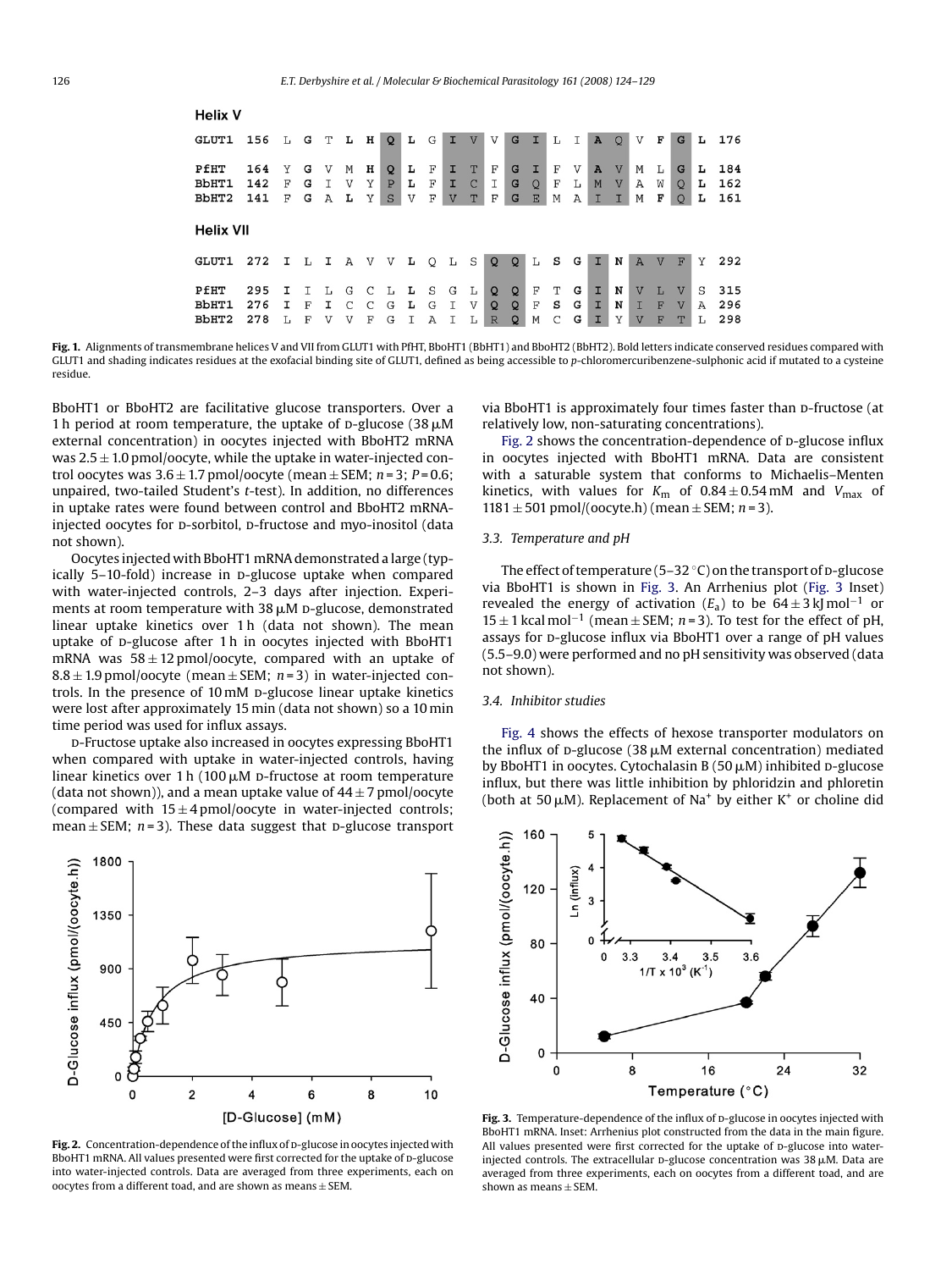<span id="page-3-0"></span>

Fig. 4. Effect of modulators on the influx of p-glucose in oocytes injected with BboHT1 mRNA. All values were first corrected for the uptake of p-glucose into water-injected controls and are presented as a percentage of paired experiments performed in the absence of any modulators. The extracellular D-glucose concentration was 38  $\mu$ M. Data are averaged from three experiments, each on oocytes from a different toad, and are shown as means  $\pm$  SEM. Control, influx in oocytes injected with BboHT1 mRNA in the absence of modulators; CytoB, cytochalasin B (50  $\mu$ M); Phdz, phloridzin (50  $\mu$ M); Phrt, phloretin (50  $\mu$ M); No Na<sup>+</sup>, sodium-free Barth's medium where Na<sup>+</sup> was replaced with equimolar choline chloride; L-Gluc, L-glucose (10 mM); D-Fruct, D-fructose (10 mM); 1-DOG, 1-deoxy-D-glucose (10 mM); 2-DOG, 2-deoxy-D-glucose (10 mM); D-Mann, D-mannitol (10 mM); 3-DOG; 3-deoxy-Dglucose (10 mM); 3-O-MG, 3-O-methyl-D-glucose (10 mM); D-Galac, D-galactose (10 mM); 6-DOG, 6-deoxy-D-glucose (10 mM).

not alter p-glucose transport. The presence of either L-glucose or d-fructose (both at 10 mM) in the medium reduced the influx of d-glucose by less than 20%.

The ligand interactions between BboHT1 and p-glucose were assessed, using p-glucose analogues (all at 10 mM concentrations). 1-Deoxy-p-glucose, 2-deoxy-p-glucose, p-mannose (the 2-epimer of glucose), 3-deoxy-p-glucose, and 3-O-methyl-p-glucose all reduced p-glucose uptake via BboHT1 by greater than 50% of control values. In contrast, p-galactose (the 4-epimer of glucose) or 6deoxy-D-glucose competed relatively poorly with D-glucose uptake via BboHT1.

An *O*-3 derivative of *D*-glucose was also examined in greater detail because it is a specific inhibitor of PfHT [\[7\].](#page-5-0) This 3-*O*- (undec-10-en-)-1-yl-p-glucose derivative, (compound 3361) has an apparent  $K_i$  value (the dissociation constant for inhibitor binding, which can be derived from the  $IC_{50}$  value, the concentration of inhibitor required to reduce transport by 50%, using the equation  $K_{\rm i}$  = IC<sub>50</sub> /( 1 + [substrate]/ $K_{\rm m}$  )) of approximately 50  $\mu$ M for PfHT mediated glucose uptake. Fig. 5 shows the effect of compound 3361 on p-glucose transport via BboHT1. Compound 3361 inhibited p-glucose transport with an apparent  $K_i$  value of  $4.1 \pm 0.9 \,\mathrm{\mu M}$ (mean  $\pm$  SEM;  $n = 4$ ).  $\beta$ -Glucogallin, which has anti-babesial prop-erties [\[15\], w](#page-5-0)as tested to see if it inhibited D-glucose transport via BboHT1 but was ineffective at concentrations up to 100  $\mu$ M (data not shown).

#### *3.5. Growth and invasion assays*

Compound 3361, cytochalasin B and  $\beta$ -glucogallin were tested in *in vitro* growth assays of *B. bovis* (Fig. 6A). Cytochalasin B and  $\beta$ glucogallin inhibited completely *in vitro* growth at concentrations of 8 and 100  $\mu$ M, respectively, with IC<sub>50</sub> values (the concentration of inhibitor required to reduce parasite growth by 50%) between 1 and 10  $\upmu$ M. However, there was no effect of compound 3361 (up to  $100 \mu$ M) on parasite growth.



Fig. 5. Effect of compound 3361 on the influx of D-glucose in oocytes injected with BboHT1 mRNA. All values were first corrected for the uptake of p-glucose into waterinjected controls and are presented as a percentage of paired experiments performed in the absence of compound  $3361$ . The extracellular p-glucose concentration was  $38 \,\rm \mu M$ . Data are averaged from four experiments, each on oocytes from a different toad, and are shown as means ± SEM.



Fig. 6. Effect of compound 3361 (circles), cytochalasin B (squares) and  $\beta$ -glucogallin (triangles) on the *in vitro* growth of *B. bovis* parasites (A) and *B. bovis* merozoite invasion into normal (closed symbols) and glucose-depleted (open symbols) bovine erythrocytes (B). For growth assays, *in vitro* cultures were established at an initial parasitaemia of 0.3% and the final parasitaemia was determined after 48 h of growth and expressed as a percentage of control experiments performed in the absence of inhibitors. For invasion assays, the parasitaemia was determined 2 h after initiating invasion and expressed as a percentage of control experiments performed in the absence of inhibitors (100% invasion normally represented a parasitaemia between 0.5% and 1% after 2 h). Data are averaged from three experiments and are shown as  $means \pm SEM$ .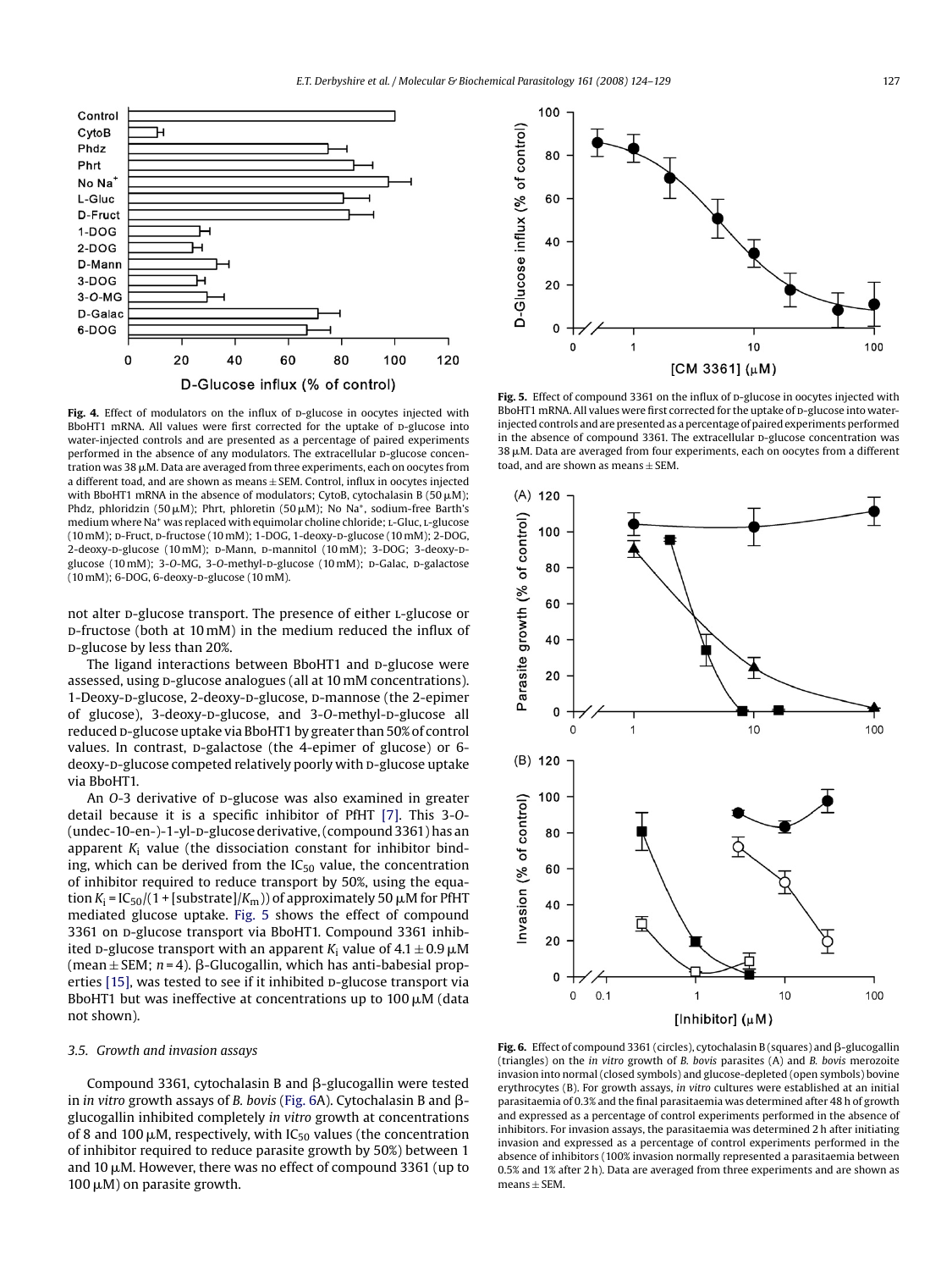<span id="page-4-0"></span>Cytochalasin B inhibits *B. bovis* merozoite invasion of bovine erythrocytes [\[12\]](#page-5-0) so invasion assays were also used to examine compound 3361, cytochalasin B and  $\beta$ -glucogallin [\(Fig. 6B](#page-3-0)). The assays, which use glucose-free media (see Section [2\),](#page-1-0) were performed using both normal and glucose-depleted bovine erythrocytes (the latter having an invasion rate of approximately two thirds of the former).  $\beta$ -Glucogallin did not inhibit measurably invasion of normal or glucose-depleted bovine erythrocytes (data not shown), indicating that its effect on *in vitro* cultivation of *B. bovis* is due to inhibition of the intracellular growth phase. In contrast, cytochalasin B inhibited strongly parasite invasion into normal bovine erythrocytes, inhibiting well over half of the invasions measured in control experiments at a concentration of 1  $\mu$ M. This effect was enhanced by the use of glucose-depleted bovine erythrocytes. Similarly, compound 3361 inhibited erythrocyte invasion in a glucose-dependent fashion, as invasion was blocked only into glucose-depleted bovine erythrocytes.

#### **4. Discussion**

This study has identified two putative *B. bovis* hexose transporters, using genome sequences for the Texas T2Bo and Israeli strains [\[16,17\].](#page-5-0) Significant inter-strain sequence differences are obvious when comparing nucleotide sequences for BboHT1 (95.8% nucleotide identity resulting in a predicted 97.7% conservation of amino acid sequence). BboHT2 is even more variable between strains with 83.1% of nucleotide conservation between the two *BboHT2* sequences (giving 83.8% conservation of amino acids). The functional significance of BboHT1 variability has not been examined, but does not alter any known functionally important residues (see below). Orthologues of BboHT1 and 2 were also found in the *B. bigemina* genome sequence (see supplementary file for alignments). However, while both BboHT1 and 2 had all the hallmarks of hexose transporters (discussed below), it was only possible to characterise functionally BboHT1 in *Xenopus* oocytes. There are several possible reasons for unsuccessful functional characterisation in heterologous expression systems [\[18\]. A](#page-5-0)ttempts to localise BboHT2 to the oocyte plasma membrane, with tagged (cmyc) versions, were inconclusive (data not shown) and so, in the absence of additional data to support its functional expression, it is not possible to comment further on the role of BboHT2.

In addition to the 12 predicted transmembrane helices and amino acid sequence similarities with GLUT1 and PfHT, BboHT1 (and BboHT2) contains many functionally important residues or motifs associated with facilitative hexose transporters. These include GRR/K motifs in the hydrophilic loops that connect transmembrane segments II and III and transmembrane segments VIII and IX, some, but not all, conserved residues involved in the exofacial binding of glucose (see [Fig. 1\),](#page-2-0) and a tryptophan residue in helix XI, which is involved in cytochalasin B binding [\[14\].](#page-5-0) Functionally, BboHT1 is a Na+-independent, cytochalasin B-sensitive, stereo-selective, saturable hexose pathway confirming that BboHT1 is a member of the facilitative sugar transporter family [\[19\].](#page-5-0)

Both putative hexose transporter sequences are present in the *B. bovis* EST sequencing project. As the cDNA library used in this project was derived from infected erythrocyte cultures [\[17\],](#page-5-0) this suggests that they are expressed during the erythrocytic phases of the parasite's life cycle. Unlike human erythrocytes, bovine erythrocytes have a naturally low permeability to p-glucose although infection by the *B. bovis* parasite increases the erythrocyte's per-meability to p-glucose significantly [\[5\].](#page-5-0) This increase is via a channel/pore-like mechanism, which is characteristically neither stereo-specific nor saturable (unlike BboHT1). It could therefore be hypothesised that the intra-erythrocytic *B. bovis* parasite is able to obtain a supply of p-glucose from the plasma reservoir (maintained

at 3.5 mM under normal conditions) via the novel channel/pore-like mechanism in sequence with BboHT1 on the parasite plasma membrane. Further experimentation is required to localise BboHT1 and characterise D-glucose transport across the parasite plasma membrane. However, experiments to determine the latter are technically challenging and will require the development of protocols to (i) remove/permeablise the host plasma membrane and (ii) dissect glucose transport from other factors such as metabolism, binding and experimental "noise".

While the *B. bovis* genomes contain the majority of sequences for enzymes involved in oxidative metabolism [\[16,17\],](#page-5-0) the lack of coding sequence for pyruvate dehyrogenase (required to produce acetyl CoA) and the low abundance of malate dehydrogenase (involved in the tricarboxylic acid cycle) from blood-stage parasite preparations [\[20\]](#page-5-0) suggest that blood-stage *B. bovis* derives its energy primarily from glycolysis. Infected bovine erythrocytes consume significantly more p-glucose than uninfected erythrocytes [\[21\]. T](#page-5-0)his, coupled with the increased permeability of the host's plasma membrane to p-glucose [\[5\], s](#page-5-0)uggests that parasite survival is dependent on a supply of p-glucose. However, compound 3361, previously reported to kill *P. falciparum* by inhibition of PfHT [\[7\],](#page-5-0) had no effect on *B. bovis* growth rates. This is somewhat unexpected given that compound 3361 is at least 10-fold more potent at inhibiting BboHT1 compared with PfHT when the two transporters are expressed in oocytes, a result that makes BboHT1 the most susceptible of hexose transporters tested to date [\[22\].](#page-5-0)

There are several possible reasons for the lack of observed effect. Compound 3361 may not reach the intraerythrocytic site of BboHT1. Alternatively, another p-glucose transport pathway is present, which is insensitive to compound 3361 (for example BboHT2), or the parasite is not reliant completely on p-glucose as an energy source and is able to obtain energy from other substrates.With regard to the latter, one possibility is that parasites can oxidise glutamate via glutamate dehydrogenase (present in blood-stage preparations [\[20\]\)](#page-5-0) and feed the resulting  $\alpha$ -ketoglutarate into the tricarboxylic acid cycle. Also, BboHT1 may have functional redundancy that requires near complete inhibition before affecting parasite growth. These data cannot validate BboHT1 as a drug target or distinguish between these possibilities.

Given that *B. bovis* invasion assays work in the absence of glucose-containing media, an interesting observation from this study is the ability of cytochalasin B and compound 3361 to inhibit parasite invasion via amechanism(s) that is dependent on the host's cytosolic p-glucose concentration. One possible explanation for this observation is that the parasites do require D-glucose for invasion and are able to obtain it as it leaks from the uninfected erythrocytes (or obtain it directly as the parasites invade), although further studies would be required to confirm this hypothesis.

The number of apicomplexan parasite hexose transporters characterised functionally is steadily growing [\[6,23,24\], a](#page-5-0)llowing detailed comparison. The  $K_m$  value of BboHT1 for  $p$ -glucose is 0.84 mM, which is similar to the  $K<sub>m</sub>$  values of the hexose transporters from the human malarial parasites, *P. falciparum* (PfHT; 0.97 mM), *P. vivax* (PvHT; 0.85 mM), and*P. knowlesi*(PkHT; 0.67 mM) but higher than those for the rodent malarial parasite, *P. yoelii* (PyHT; 0.12 mM) and the human pathogen, *Toxoplasma gondii* (TgHT; 0.03 mM). The relatively high  $K_m$  value (low affinity) of BboHT1 for p-glucose suggests that parasites may access a relatively rich supply of p-glucose or that they do not depend wholly on p-glucose for energy.

The low temperature-dependence of BboHT1 activity is similar to other apicomplexan hexose transporters [\[25\]. T](#page-5-0)his is consistent with the possible requirement of these transporters to function during parasite growth within invertebrate vectors (which live between 22 and  $26^{\circ}$ C). The exception is the high temperature